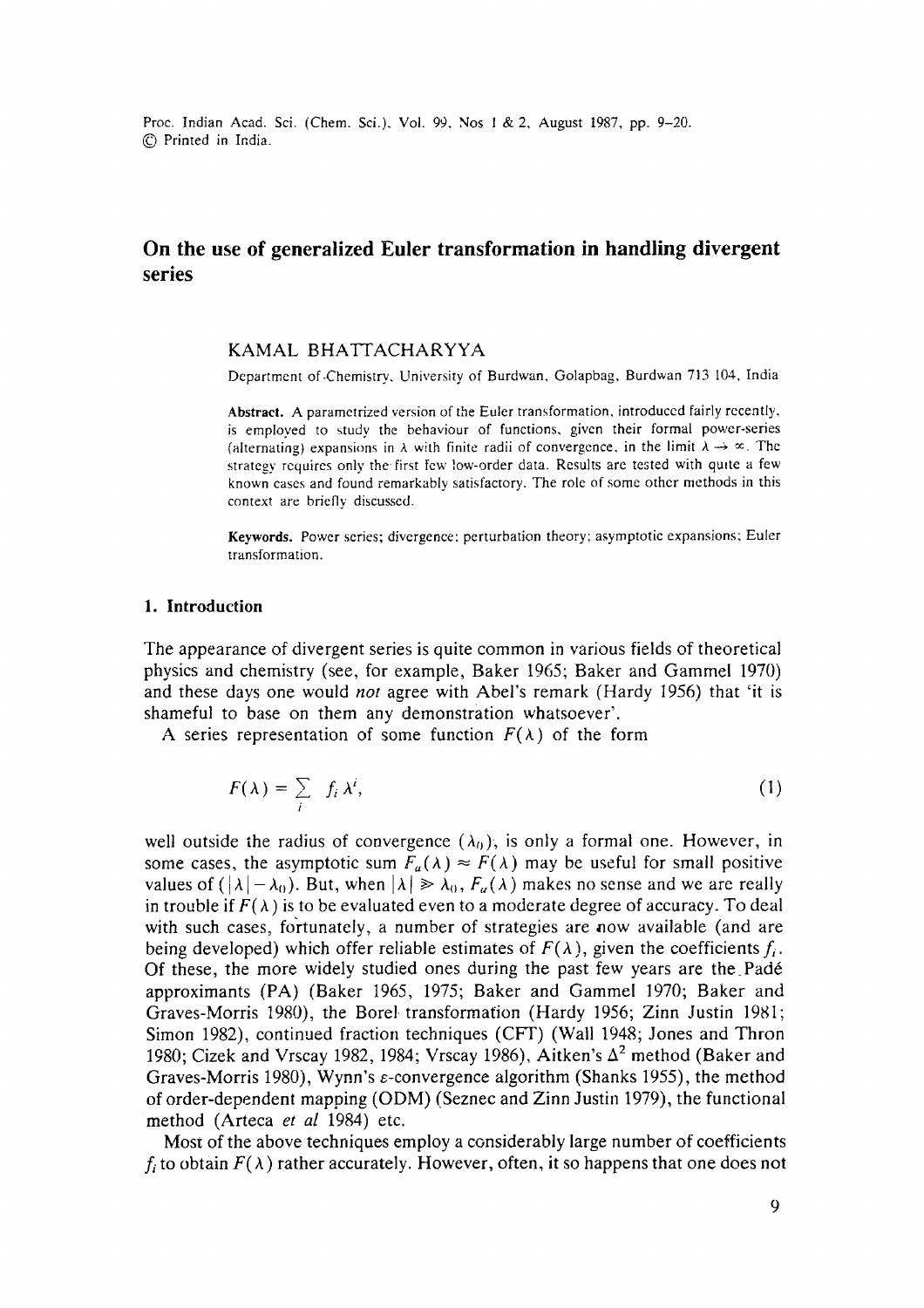have accurate estimates of  $f_i$  in hand except for the very first few, due chiefly to the complicated nature of the problem concerned. Keeping this *practical* difficulty in mind, we have recently developed (Bhattacharyya 1982) a parametrized version of the well-known Euler transformation, to be henceforth called the parametrized Euler transformation (PET). It has been observed that such simple 1- and 2-parameter transforms work very successfully, keeping in mind our limitations regarding the knowledge of  $\{f_i\}$ . For further applications and employment of some variants of this transformation, we refer to Silverman (1983) and Sangaranarayanan and Rangarajan (1983, 1984). The PET, we have explicitly demonstrated, is closely related to PA, and hence to CFT of specific varieties. Sangaranarayanan and Rangarajan (1983) found a close kinship of PET(I), the 1-parameter transform, to Aitken's  $\Delta^2$  method. Thus, PET appears to be a very general scheme by which a poorly-converging series may be accelerated or, more profitably, a divergent series can be successfully handled.

Perturbation theory often offers itself as a logical candidate for applying the various techniques of handling divergent series, not just because accurate results of  $F(\lambda)$  are otherwise available, the coefficients  $f_i$  are known to considerably large orders, or because of practical importance; the more interesting aspect is that there are some inherent flexibilities in a perturbative approach which *can* be employed for series-acceleration. Stated otherwise, perturbation theory by itself is capable of offering some specific summability schemes. These are actually achieved by scaling. Rather surprisingly, one finds that such *basically permrbative* summability techniques are also versions of the PET (for detail, see Bhattacharyya 1982). This observation again points to the increased generality of the PET. In other cases, however, one has to check whether a particular technique is *superior* to these scaling schemes. Only, PA of specific types have correspondences with scaling of the zero-order Hamiltonian (Wilson *et al* 1977).

The primary aim of the present communication is to explore whether, by employing the PET, some information about the behaviour of  $F(\lambda)$  in the limit  $\lambda \rightarrow \infty$  can be extracted, if the parent series (1) of  $F(\lambda)$  is known to, say, the third order, i.e. the coefficients from  $f_4$  onwards are all unknown. At a first thought, it appears ridiculous. If at all, the sum

$$
F(3) = \sum_{i=0}^{3} f_i \lambda^i
$$
 (2)

can at best approximate  $F(\lambda)$  only when  $\lambda \to 0$ ,  $\lambda_0 > 0$ . On the other hand, if  $\lambda_0 = 0$ ,  $f(3)$  may satisfy  $f(3) \approx F_a(\lambda) \approx F(\lambda)$ , again for very small values of  $|\lambda|$ and over a small range. But, as we shall see, the coefficients  $f_i$  indeed contain reasonable information regarding the large- $\lambda$  behaviour of  $F(\lambda)$ . However, there is a condition: the series expansion (1) *must be alternating* in nature. Of course, this is a severe restriction and has to be ensured a priori. Also, it limits the applicability of the scheme we are going to propose. Still, we may remark that there are many such alternating series where some kind of symmetry forces them to be so. It is precisely in these cases where without explicitly calculating the higher-order coefficients  $(\geq f_4)$  we can be certain about the signs of such terms. Anyway, the problem that we have posed here is in no way going to become a trivial one owing to the imposed alternating nature of  $F(\lambda)$ . Moreover, to our knowledge, *none* of the summability schemes have ever been employed for this purpose with such little resource. Thus,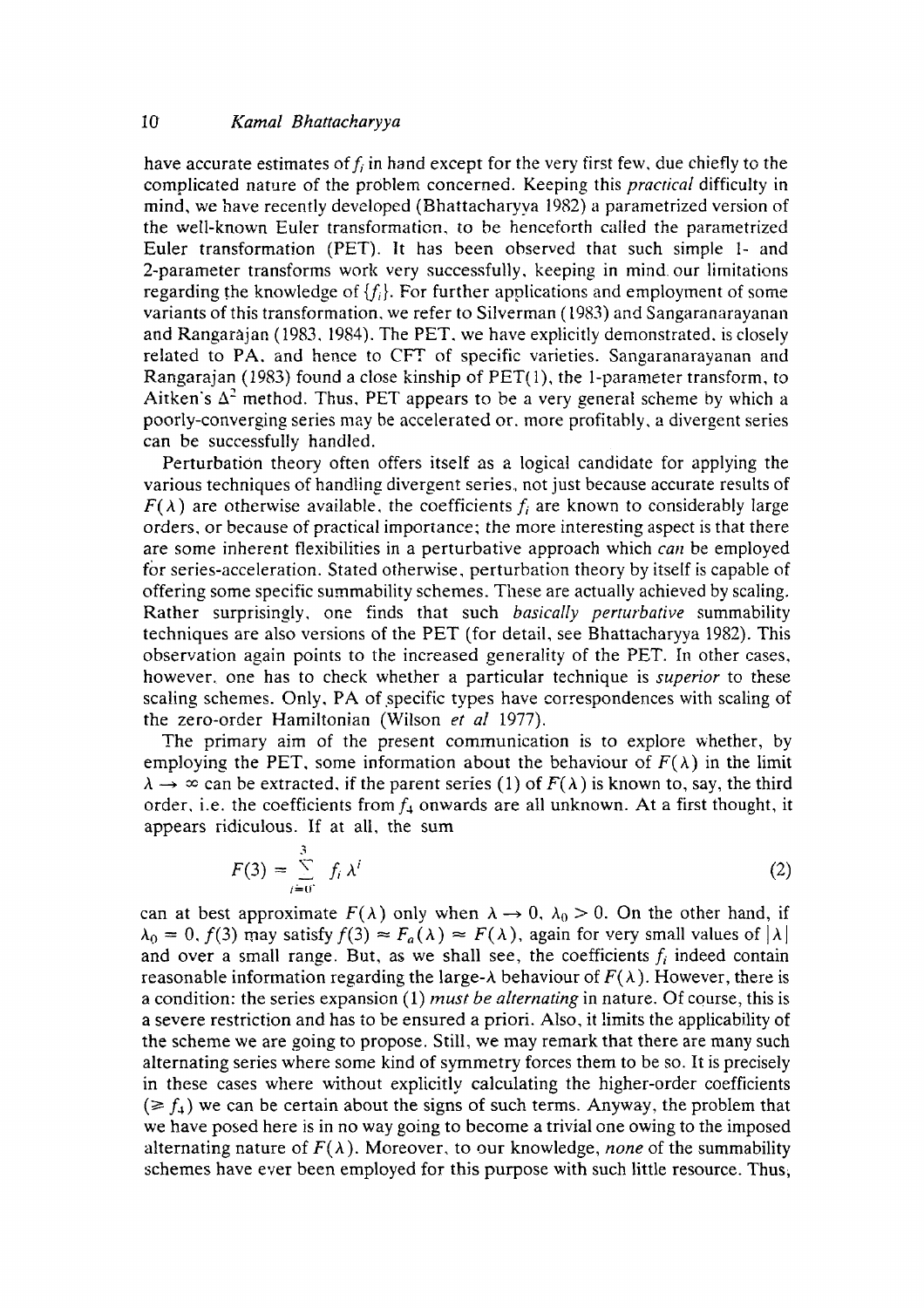the PET will probably be the first scheme to play a significant role in this context. We shall also pay some attention to building up a connection between the PET and the generalized Enler transformation (GET) of Silverman (1983). A link between the ODM and the PET (2) will again be considered very briefly. Finally, the possibility of profitably using some of the other summability techniques with the information we extract will be indicated.

Our organization will be as follows. In  $\S2$ , some aspects of the PET will be considered, for convenience. Section 3 will deal with the workability of the scheme. An introduction to the possible use of some other techniques in this particular context will be taken up in §4. We reserve §5 for a discussion on the relation of the PET with GET and ODM. In §6, some problems regarding the workability of the present scheme will be discussed.

#### **2. Aspects. of the PET**

The Euler transformation (Morse and Feshbach 1953) is basically concerned with a change of variable. Thus, for an alternating series of the form

$$
\widetilde{F}(\lambda) = \sum_{i=0}^{\infty} (-1)^i f_i \lambda^i,
$$
 (3)

a new variable  $\lambda_1 = \lambda/(1+\lambda)$  is chosen to obtain

$$
\overline{F}(\lambda) = [1/(1+\lambda)] \sum_{i=0} f_i^{(1)} \lambda_1^i,
$$
 (4)

where the new coefficients are related to the old ones. For non-alternating series of the form (1), it is sometimes useful to define a new variable,  $\overline{\lambda}_1 = \lambda/(1 - \lambda)$ , to find

$$
F(\lambda) = [1/(1-\lambda)] \sum_{i=0} \overline{f}_i^{(1)} \overline{\lambda}_1^i.
$$
 (5)

In the above cases, we actually applied the transformation repeatedly. But, we could have applied it a finite number of times. For example, if we apply it just once to (3), we obtain

$$
\tilde{F}(\lambda) = [f_0/(1+\lambda)] + \lambda_1 \sum_{i=0} (-1)^n (f_n - f_{n-1}) \lambda^n.
$$
 (6)

The GET (Morse and Feshbach 1953) involves a known function  $G(\lambda)$  of the form

$$
G(\lambda) = \sum_{i=0}^{\infty} g_i \lambda^i,
$$
 (7)

and leads, for the series (1). to the transformed expansion

$$
F(\lambda) = \sum_{i=0}^{\infty} (-1)^i D_i \frac{\lambda^i}{i!} \frac{d^i}{d\lambda^i} G(\lambda),
$$
 (8)

where 
$$
D_i = \sum_{r=0}^{5} (-1)^r \binom{i}{r} a_r, a_r = f_r/g_r
$$
. (9)

For the series (3), we have taken  $G(\lambda) = (1 + \lambda)^{-1}$ .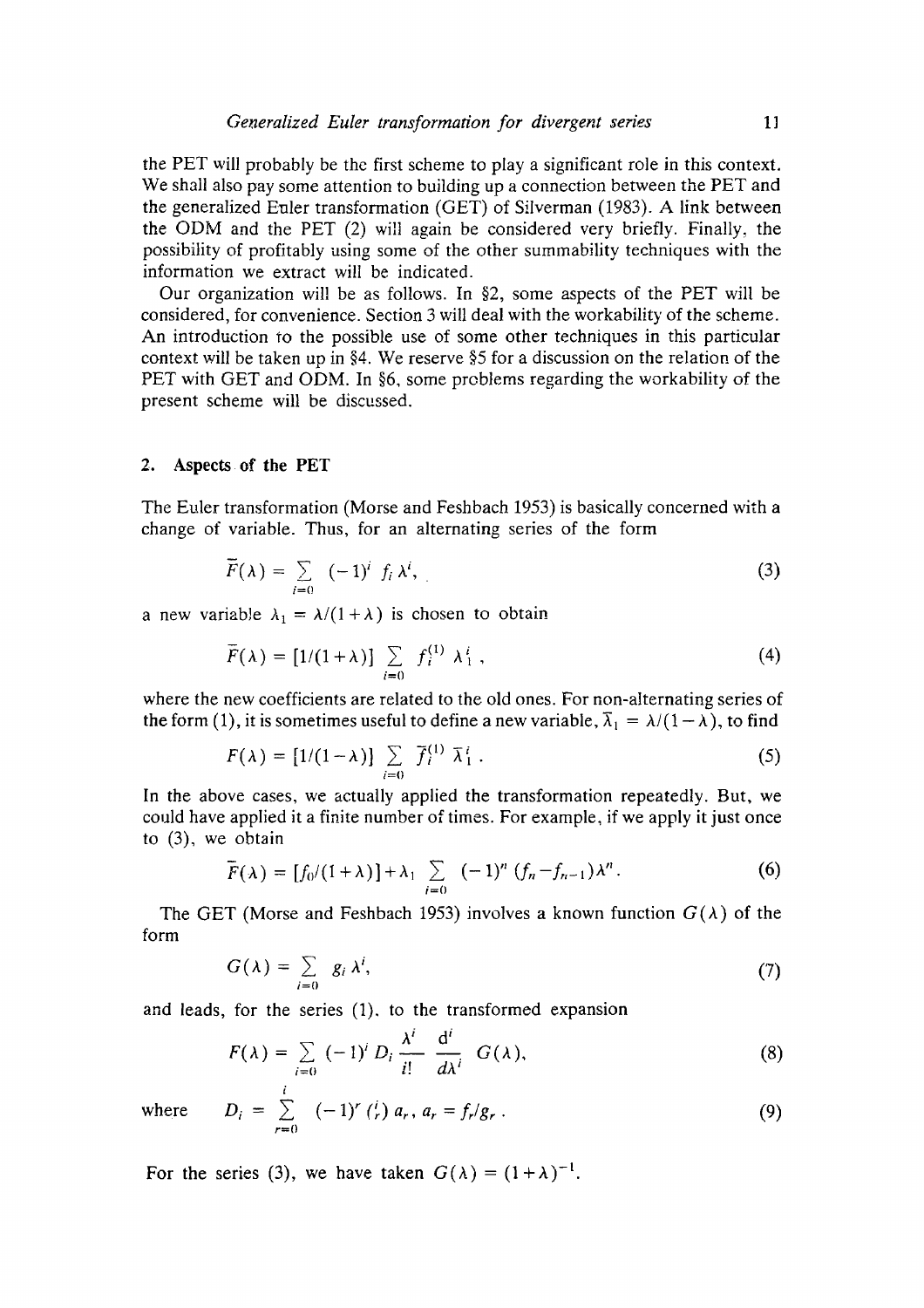As regards the PET, we have considered the 1- and 2-parameter transforms--PET(1) and PET(2), respectively. In PET(1), we have taken  $G(\lambda) = (1 + k\lambda)^{-1}$ and in PET (2), the auxiliary function has been rendered more flexible by choosing it as  $(1 + k\lambda)^{-m}$ , where k and m are two adjustable parameters. Such transformations may again be applied just once or repeatedly. The new variables in the latter case become  $\lambda/(1 + k\lambda)$  and  $\lambda/(1 + k\lambda)$ <sup>n</sup>, respectively, for PET(1) and PET(2). For a detailed discussion and explicit relations, we refer to the original work (Bhattacharyya 1982).

Here we shall mainly concentrate on PET(2) and apply it just once to a series like (1) to obtain

$$
F(\lambda) = [1/(1 + k\lambda)^m] \left( f_0 + \lambda \sum_{i=0}^{n} D_i f_i \lambda^i \right), \qquad (10)
$$

 $where$ 

$$
D_1 f_{n-1} = \sum_{r=0}^{n} f_{n-r} \binom{m}{r} k^r . \tag{11}
$$

The parameters  $k$  and  $m$  are fixed by setting

$$
D_1 f_0 = 0 = D_1 f_1, \tag{12}
$$

to approximate  $F(\lambda)$  by

$$
F(\lambda) \approx f_0 (1 + k\lambda)^{-m},\tag{13}
$$

where

$$
k = (f_1^2 - 2f_0f_2)/f_0f_1, \ m = f_1^2/(2f_0f_2 - f_1^2). \tag{14}
$$

This is termed as the  $[0, 2]$  PET $(2)$ , i.e. the right side of  $(13)$  is designated by  $[0, 2]$ PET(2)  $F(\lambda)$ . If, on the other hand, we split  $f(\lambda)$  as

$$
f(\lambda) = f_0 + \lambda \sum_{i=1}^{\infty} f_i \lambda^{i-1} = f_0 + \lambda F_1(\lambda), \qquad (15)
$$

and construct  $[0, 2]$  PET(2)  $F_1(\lambda)$  along similar lines, we obtain another approximation for  $F(\lambda)$  which we shall denote by

$$
F(\lambda) \approx f_0 + \lambda [0, 2] \text{ PET}(2) F_1(\lambda) = [1, 3] \text{ PET}(2) F(\lambda). \tag{16}
$$

For alternating series, the *most* important point that we like to mention here is that either the following inequality,

$$
[0, 2] \text{ PET}(2) F(\lambda) > F(\lambda) > [1, 3] \text{ PET}(2) F(\lambda), \tag{17}
$$

is obeyed or the reverse,

$$
[0, 2] \text{ PET}(2) F(\lambda) < F(\lambda) < [1, 3] \text{ PET}(2) F(\lambda), \tag{18}
$$

holds. We are yet to prove these inequalities, but many cases have been studied and the inequalities, either  $(17)$  or  $(18)$ , are found to be satisfied. In fact, we have noticed'that any two successive PET (2) obey either of them. This is an additional qualification of the PET.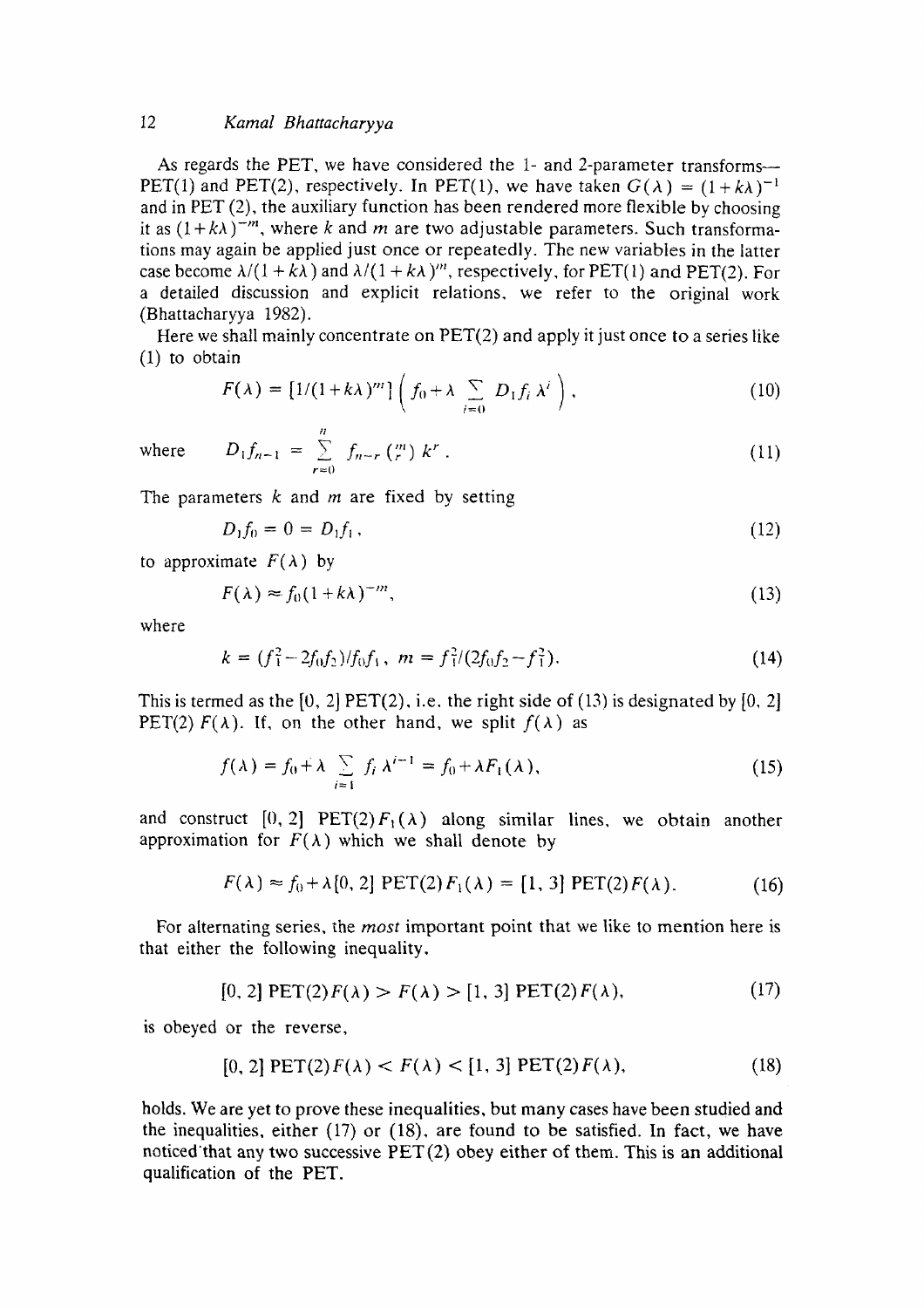## **3. Applications**

Before proceeding further, a brief outline of the scheme that we shall follow deserves mention. So, we first discuss what exactly is to be done and what information is needed.

#### *3.1 The scheme*

Choose an alternating series for which  $f_0$  to  $f_3$  are known. Be sure that  $\lambda_0$  is finite. Find from some other source one or two values of  $F(\lambda)$ , reasonably accurate, when  $|\lambda| \ge \lambda_0$ . Check the inequalities (17) or (18) after constructing the [0, 2] and [1, 3] PET(2) approximants to  $F(\lambda)$  in regions  $|\lambda| \ge \lambda_0$ . Choose now the closer approximant and infer from its behaviour how  $F(\lambda)$  will change with  $\lambda$  in the limit  $\lambda \rightarrow \infty$ . The variation of  $F(\lambda)$  with  $\lambda$  in this limit will thus be bounded either above or below by virtue of (17) or (18).

We may remark at this stage that (i) if values of  $F(\lambda)$ ,  $|\lambda| \ge \lambda_0$  are not available, one still obtains bounds to variations of  $F(\lambda)$  with  $\lambda$ , for large  $\lambda$ , but one of such bounds may not be very useful; (ii) such a procedure is of value if  $\lambda_0$  is finite; (iii) it is unlikely that at two different  $\lambda$ -values beyond  $\lambda_0$ , two *different* said approximants are closer. Regarding the last point, our experience is that if, e.g., the [0, 2] PET(2) approximant is closer to  $F(\lambda)$  for some  $|\lambda| > \lambda_0$ , it *continues* to remain so. Moreover, it does not change its role--if it is found to be an upper bound for some  $|\lambda| > \lambda_0$ , the property continues.

3.2 *Some examples* 

(i) 
$$
\ln(1+\lambda) = \lambda(1-\lambda/2+\lambda^2/3-\lambda^3/4+\dots)
$$
 (19)

Here, for large  $\lambda$ , one finds the [0, 2] variety closer and that

$$
F(\lambda) < [0, 2] \text{PET}(2)F(\lambda) = \lambda/(1 + \frac{5}{6}\lambda)^{3/5}.\tag{20}
$$

Thus, we have

$$
F(\lambda) < \sim \lambda^{2/5},\tag{21}
$$

which cannot be directly tested, however. Another interesting feature emerges from (20). We find

$$
1 + \lambda \leq e^{\lambda (1 + 5\lambda/6)^{3/5}},\tag{22}
$$

 $e \ge (1 + \lambda)^{(1+5\lambda/6)^{3/5}/\lambda},$  (23)

$$
\quad \text{or,} \quad
$$

which holds for any  $\lambda$ . Writing  $\lambda = 1/n$  we obtain

$$
e \ge \left(1 + \frac{1}{n}\right)^{n(1+5/6n)^{3/5}},
$$
\n(24)

which may be compared with the standard definition of e

$$
e = \lim_{n \to \infty} \left( 1 + \frac{1}{n} \right)^n, \tag{25}
$$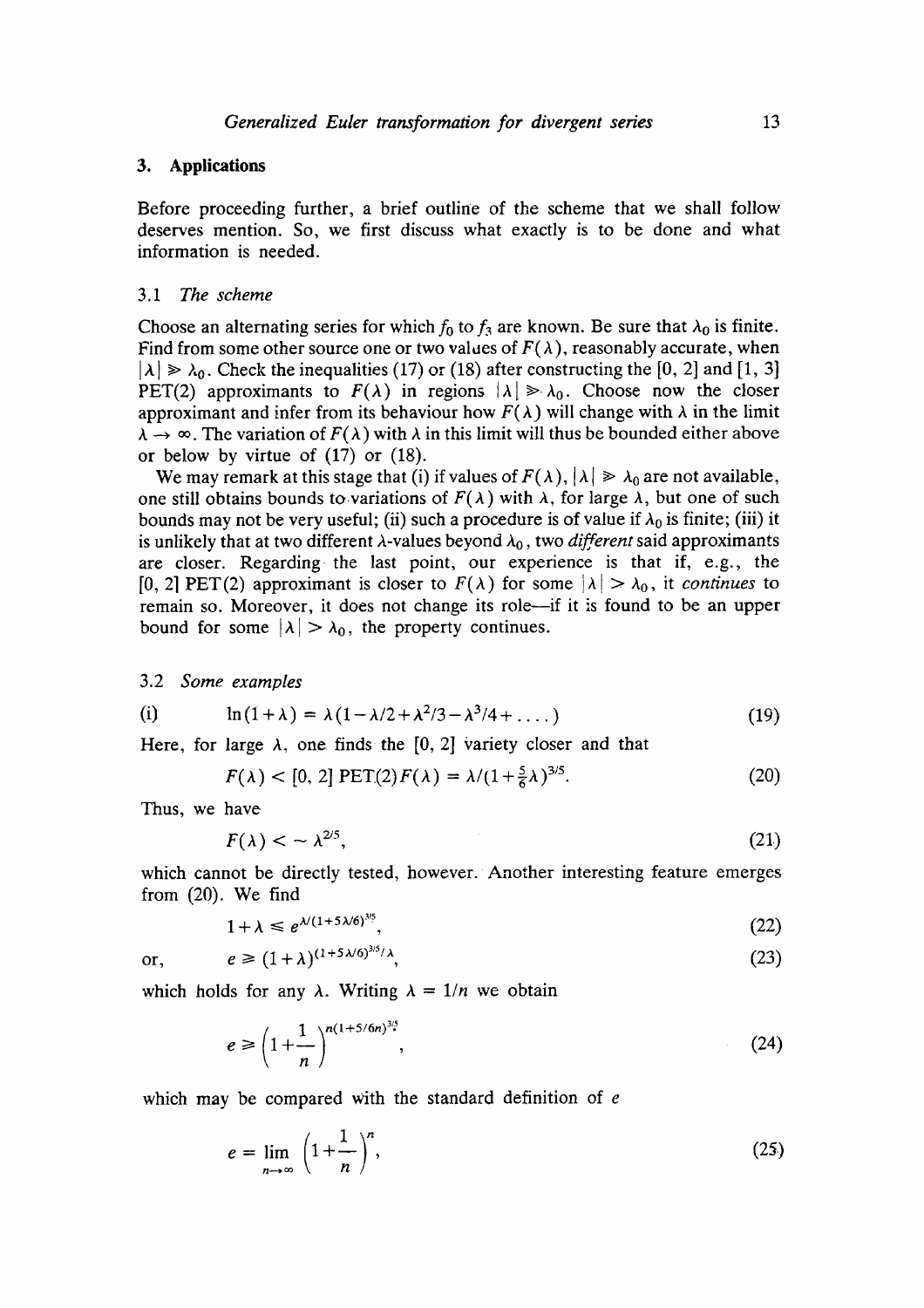ignoring the limit or, with a recently introduced (Mermin 1984) refined variety<sup>†</sup>,

$$
e \approx \left(1 + \frac{1}{n}\right)^{n + \frac{1}{2}}.\tag{26}
$$

Table 1 shows the results. The bounding nature of (25),  $e \ge (1 + 1/n)^n$ , follows from the inequality  $\ln(1 + \lambda) \le \lambda$  for  $0 \le \lambda$ . On the other hand, (26) offers no such systematism. The advantage of using PET(2) is clear from the table,

(ii) 
$$
\frac{\tan^{-1} \lambda}{\lambda} = 1 - \lambda^2 / 3 + \lambda^4 / 5 - \dots
$$
 (27)

In this case, one finds that again the  $[0, 2]$  approximant is closer to the function for large  $\lambda$ . Calculation shows

$$
\lim_{\lambda \to \infty} \frac{\tan^{-1} \lambda}{\lambda} < \sim \lambda^{-10/13}.\tag{28}
$$

The agreement is remarkable if we remember that  $\lim_{n \to \infty} \tan^{-1} \lambda = \pi/2$  and hence the left part of (28) varies as  $\lambda^{-1}$ .

(iii) We shall now consider the anharmonic oscillator case for which the Hamiltonian is

$$
H = -\nabla^2 + x^2 + \lambda x^4. \tag{29}
$$

The energy eigenvalues  $E_n(\lambda)$  for such a system are known to be *formally* represented by alternating power-series expansions in  $\lambda$ . The expansion coefficients are taken from Reid (1967). We have studied this system earlier and found that the [0, 2] PET(2) is closer to  $E_n(\lambda)$  for any  $\lambda$  and n (note that here  $\lambda_0 = 0$ ) and obeys

$$
E_n(\lambda) > [0, 2] \text{ PET}(2) E_n(\lambda). \tag{30}
$$

An important point with such eigenvalue functions is that the large- $\lambda$  behaviour of every  $E_n(\lambda)$  is the same:  $\lim_{n \to \infty} E_n(\lambda) \sim \lambda^{1/3}$ . This, in fact, follows from a ~..---~ oo

coordinate scaling argument applied to  $H$  and is originally due to K Symanzik (Simon 1970). The results are presented in table 2. Clearly, the approximate behaviour gradually improves with  $n$ , though it is unlikely to reach the exact value. After all, that is too much to expect from such a simple scheme involving really *very limited* information.

**Table** 1. The value of e.

| n  | $(1+1/r)^n$       | $(1+1/n)^{n+1/2}$ | $(1+1/n)^{n(1+5/6n)^{3/5}}$ |
|----|-------------------|-------------------|-----------------------------|
|    | -2.0              | 2.828             | 2.7106                      |
| 10 | 2.59              | 2.7203            | 2.71826                     |
|    | $100 \quad 2.704$ | 2.71830           | 2.718281                    |

<sup> $\dagger$ </sup>It follows from (24) as a first approximation to modify (25) for finite *n*.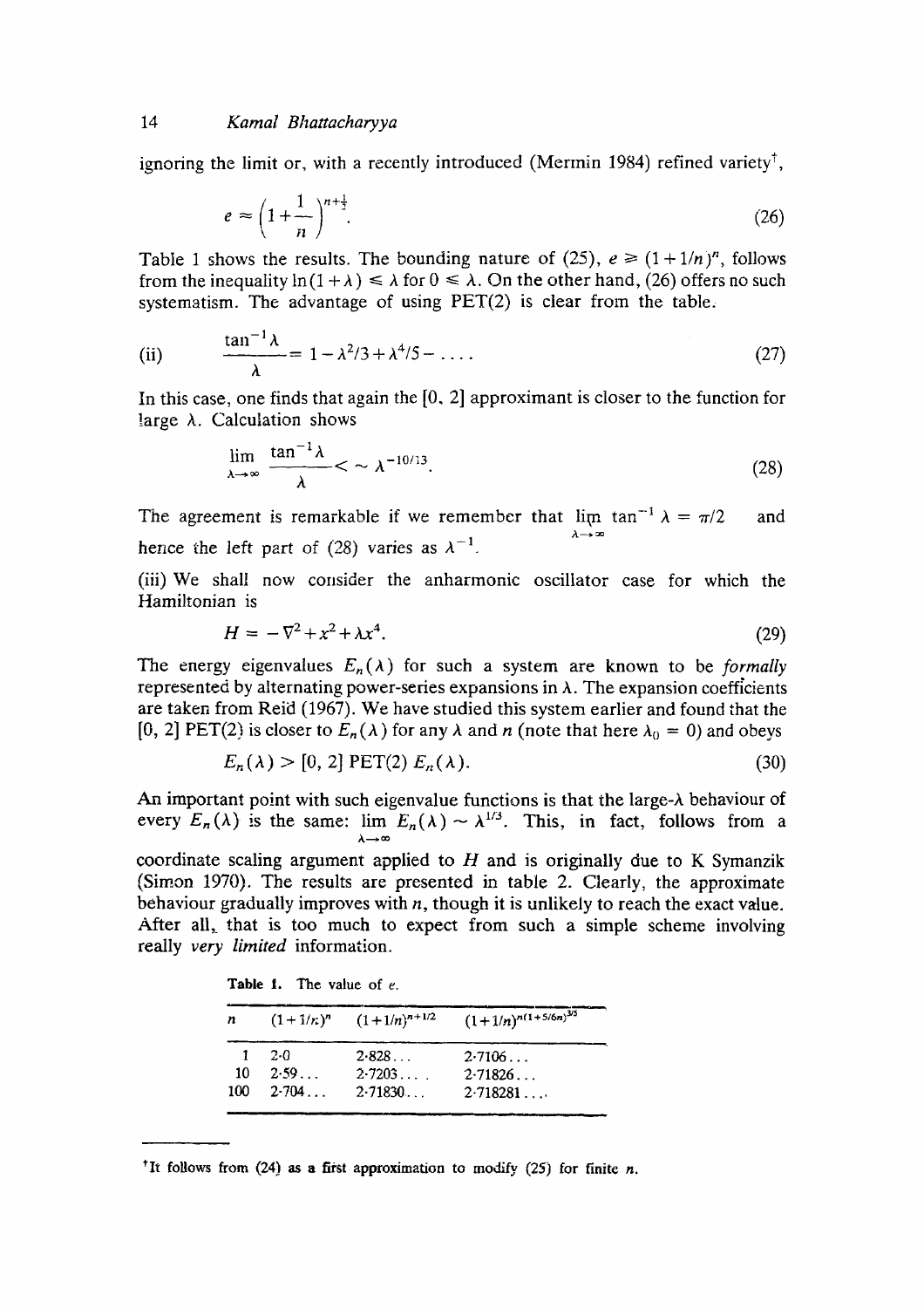| $n =$ 0 1 2 3 5 7 10 20                                                                                                                                                    |  |  |  |  |
|----------------------------------------------------------------------------------------------------------------------------------------------------------------------------|--|--|--|--|
| $E_n(\lambda)$ $>$ $\lambda^{0.1765}$ $\lambda^{0.1852}$ $\lambda^{0.1983}$ $\lambda^{0.2033}$ $\lambda^{0.2067}$ $\lambda^{0.2079}$ $\lambda^{0.2086}$ $\lambda^{0.2091}$ |  |  |  |  |

Table 2. Large- $\lambda$  behaviour of eigenvalues of H given by (29).

(iv) Here we choose the hydrogenic s-state Hamiltonian perturbed by a radial electric field

$$
H = -\frac{1}{2} \nabla^2 - \frac{1}{r} + \lambda r,\tag{31}
$$

and consider the ground state eigenvalue  $E_0(\lambda)$  for which the expansion coefficients are available (Austin 1980). A scaling argument in this case dictates that the eigenvalues  $E_n(\lambda)$  should behave as  $\sim \lambda^{2/3}$  in the large- $\lambda$  regime. For this system, calculation shows that the [1, 3] approximant is closer to  $E_0(\lambda)$ ,  $\lambda > \lambda_0 = 0$ , and obeys

$$
E_0(\lambda) < [1, 3] \text{ PET}(2) \ E_0(\lambda). \tag{32}
$$

Also,

$$
\lim_{\lambda \to \infty} [1, 3] \text{ PET}(2) E_0(\lambda) \sim \lambda^{0.875}, \tag{33}
$$

so that we get the result

$$
\lim_{\lambda \to \infty} E_0(\lambda) < \sim \lambda^{0.875}.\tag{34}
$$

Needless to mention, we could have also taken advantage of other *n*-values to obtain, hopefully, still better estimates.

(v) As the last example, we take the function

$$
\int_{0}^{\infty} e^{-t} dt/(1 + \lambda t) = 1 - 1! \lambda + 2! \lambda^{2} - 3! \lambda^{3} + ..., \qquad (35)
$$

with the associated expansion ( $\lambda_0 = 0$ ) which is again asymptotic in nature. The value of the function at  $\lambda = 1$  is  $\approx 0.5963$  and it may be checked that the  $[0, 2]$  PET $(2)$  approximant is closer to this value satisfying

$$
F(\lambda) < [0, 2] \text{ PET}(2) \, F(\lambda). \tag{36}
$$

Further, the right side of (36) in the large- $\lambda$  limit becomes  $\sim \lambda^{-1/3}$  so that we have

$$
\lim_{\lambda \to \infty} F(\lambda) < \sim \lambda^{-1/3}.\tag{37}
$$

Actually, however, lim  $F(\lambda) \sim (\ln \lambda)/\lambda$ . The result (37) that we have just  $\lambda \rightarrow \infty$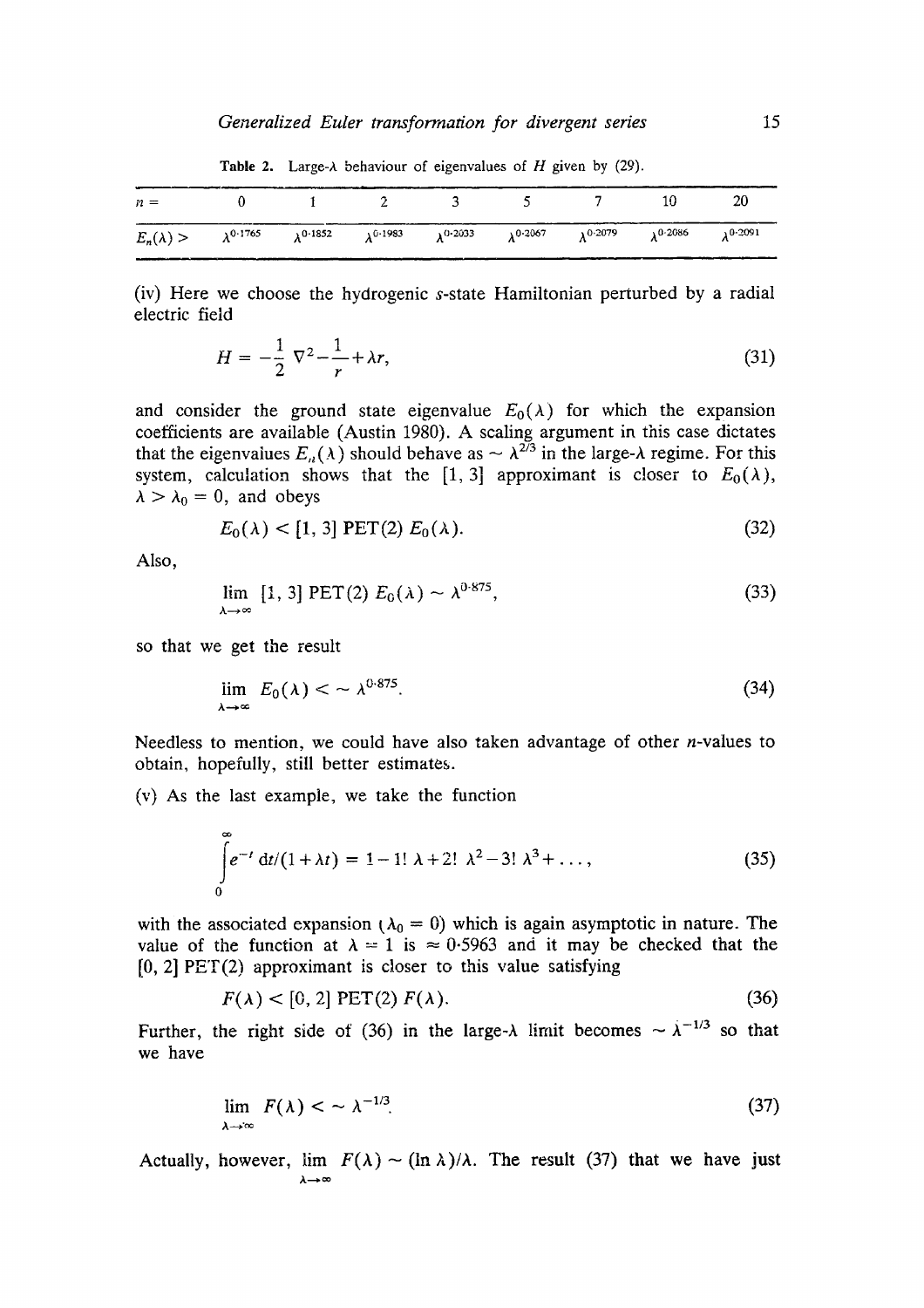obtained here is not very good if we remember the result of our first example:  $\ln(\lambda+1) \approx \ln \lambda < \sim \lambda^{2/5}(\lambda \to \infty)$ . Coupling this with the exact behaviour, we find

$$
\lim_{\lambda \to \infty} F(\lambda) \sim \frac{\ln \lambda}{\lambda} < \lambda^{-0.6}, \tag{38}
$$

which immediately points to the rather poor performance of  $(37)$ .

#### 3.3 *Discussion*

Our observations are collected in table 3. It demonstrates convincingly the power of the PET in extracting the behaviour of  $\lim F(\lambda)$  from just  $\lambda \rightarrow \infty$ the first few terms.  $E(\lambda)$  in this table refers to any eigenvalue of the Hamiltonian defined by (29) and  $E_0(\lambda)$  signifies the ground state eigenenergy corresponding to the Hamiltonian (31), Let us note that the worst estimate is obtained for (35). Indeed, the goodness of the predicted behaviour depends on the *tightness* of the bounds. In certain situations, to avoid looseness of the bounds, we are free to take the derivative series. The point is, one should then have at least one or two accurate data for the derivative for  $\lambda$ -values well beyond  $\lambda_0$ .

## **4. Role of a few other techniques**

As we have mentioned earlier, so far no summability technique has been used for the purpose in hand. But it is easy to see that if the large- $\lambda$  behaviour of  $F(\lambda)$ 

| $F(\lambda)$                                 | Predicted                                  | Exact                                          |  |  |
|----------------------------------------------|--------------------------------------------|------------------------------------------------|--|--|
| $ln(1+\lambda)$                              | $< \lambda^{0.4}$                          |                                                |  |  |
| $\tan^{-1} \lambda$<br>$\lambda$             | $<\lambda^{-0.77}$                         | $\lambda^{-1}$                                 |  |  |
| $E(\lambda)$                                 |                                            | $\lambda^{0.333}$                              |  |  |
| $E_0(\lambda)$                               | $> \lambda^{0.209}$<br>< $\lambda^{0.875}$ | $\lambda^{0.667}$                              |  |  |
| $\frac{e^{-t}dt}{1 + \lambda t}$<br>$\Omega$ | $< \lambda^{-0.33}$                        | $\frac{\ln \lambda}{\lambda} < \lambda^{-0.6}$ |  |  |

Table 3. Large- $\lambda$  behaviour of some functions.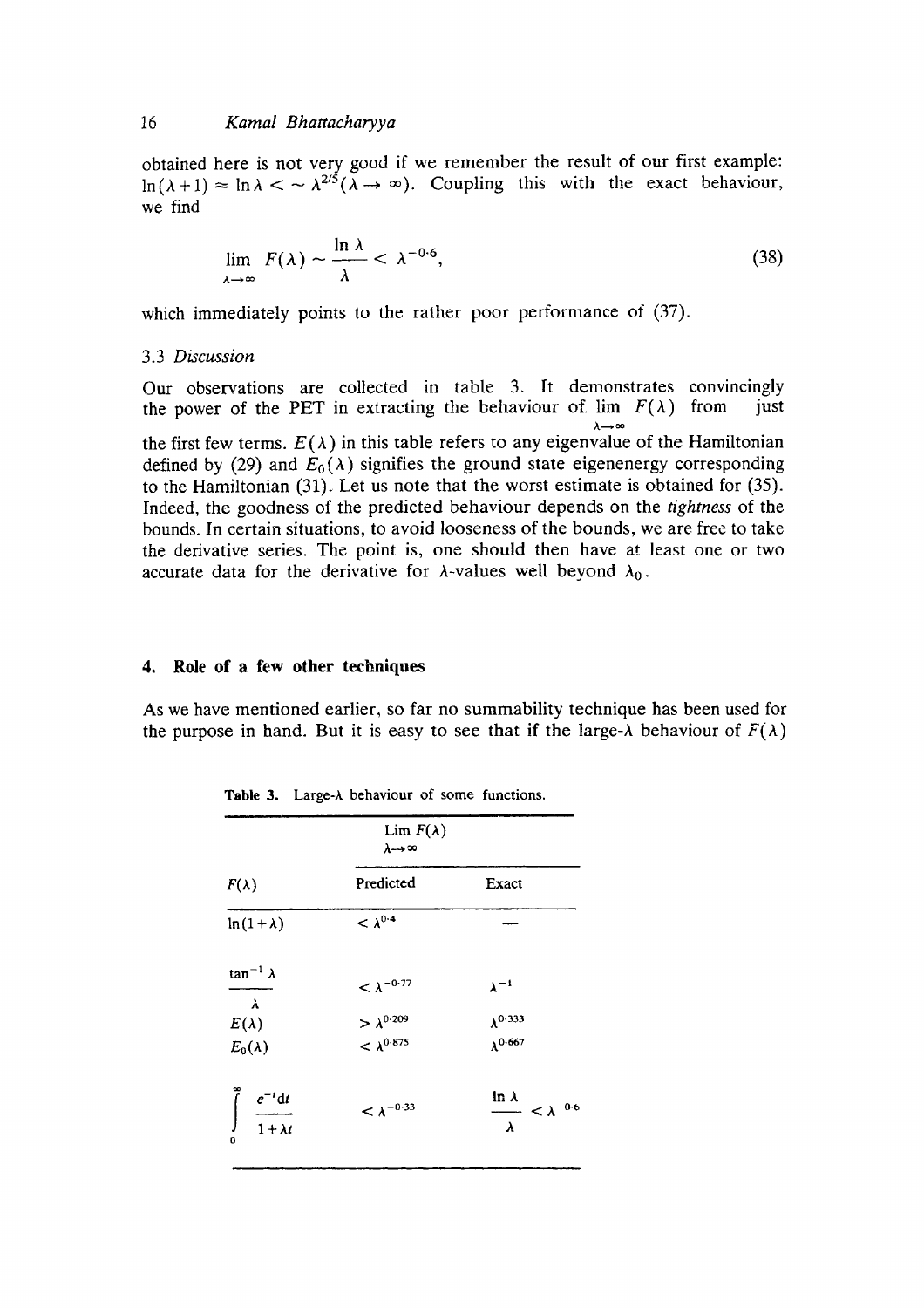is known beforehand, we can profitably employ suitable summability schemes. For example, if  $\lim_{\lambda \to \infty} F(\lambda) \sim \lambda^m(m : \text{integer})$  we may advocate the use of

 $[(n+m)/n]$   $PA(n = 0, 1, 2, \ldots)$  for  $m > 0$ . Similarly, if m were a negative integer,  $[n/(n+m)]$  PA could be tried at first. On the other hand, if  $\lim F(\lambda) \sim$  constant, we can try  $[n/n]$  PA. Keeping in mind the close  $\lambda \rightarrow \infty$ 

correspondence between the PA and the CFT, we refrain from a discussion on the possible impact of a knowledge of  $F(\lambda)$  (in the large- $\lambda$  regime) on CFT. Rather, we note that such information is efficiently taken into account in schemes like the ODM or the functional method, leading thus to very accurate estimates of  $f(\lambda)$ for  $|\lambda| \geq \lambda_0$ .

It is now quite apparent that, in the aforesaid issue, potential use of the information we obtain by employing the PET(2) can be made. Thus, our results will *at least*  help us in selecting certain other summability techniques to be employed for accurate data. Such a selection is likely to be advantageous, though not always; at least we can say that it will *not* be disadvantageous as compared to some *randomly*  selected scheme. For example, Leinaas and Osnes (1980) used  $[(n+1)/n]$  PA and coupled Borel-Pade approximants on their way to studying a model intruder problem, guided by the linear  $\lambda$ -dependence of  $E(\lambda)$  for large  $|\lambda|$  and found encouraging results for negative values of  $\lambda$ . For positive  $\lambda$ , however, the results were not found to be *quite* satisfactory. Likewise, Baker (1965) discussed a few cases where *[n/n]* PA show an *oscillatory* behaviour, though the functions concerned obey  $\lim F(\lambda) \sim$  constant. Keeping aside such pathological  $\lambda \rightarrow \infty$ cases, we may hope that the predicted large-A behaviour will guide us properly towards betterment.

### **5. The PET, GET and ODM**

The GET put forward by Silverman (1983) rests on a change of variable from  $\lambda$  to  $\mu$ , where

$$
\mu = \lambda/(1 - \sigma \lambda), \tag{39}
$$

and the parent series  $F(\lambda)$  is rewritten as

$$
F(\lambda) = \left(\frac{1}{1-\sigma\lambda}\right)^m \sum_{j=0}^{\infty} a_j \mu^j, \quad a_j = a_j(\sigma, m). \tag{40}
$$

Another transformation that has been used corresponds to just a scaling of the new variable  $\mu$ :

$$
\nu = (1 - \sigma)\mu,\tag{41}
$$

and this need not be considered for the present purpose. We note first that this is actually a two-parameter transform. But, whereas in our case the variable was of the form (if applied repeatedly),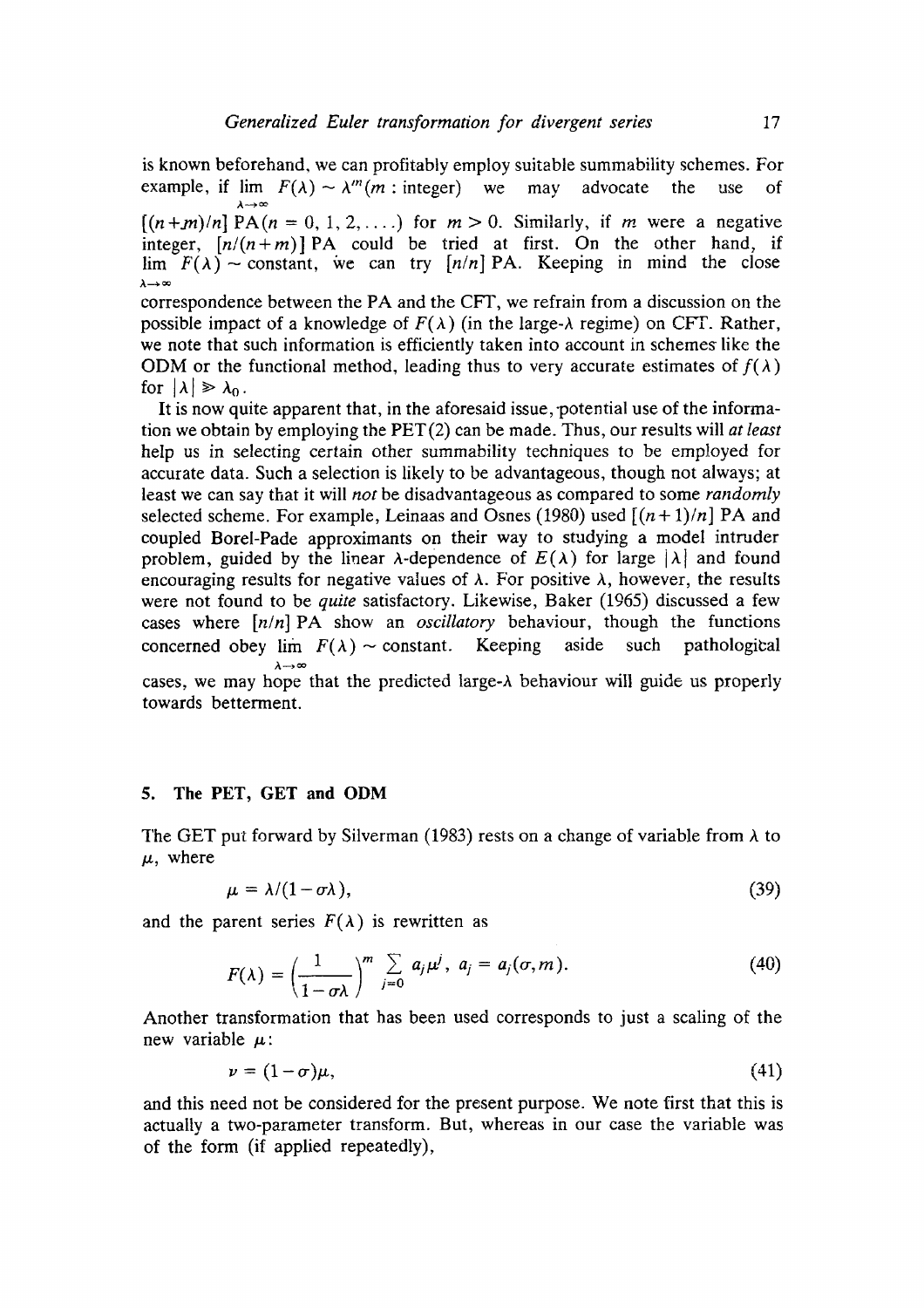$$
\lambda_{km} = \lambda/(1 + k\lambda)^m, \tag{42}
$$

here the variable  $\mu$  is of the same form as our PET(1) case. In other words, the transformation leading to (40) is actually a *mixed* transformation, as we have checked. First, the PET(2) is applied *just once* by choosing  $(1 - \sigma \lambda)^{m-1}$  as the parametrized function and then, to the new series that has emerged, the  $\text{PET}(1)$  is applied *repeatedly* by choosing  $(1 - \sigma \lambda)$  as the parametrized function [see (21)-(24) in Bhattacharyya 1982]. We fail to recognize how 'in several fundamental aspects' this particular GET differs from earlier work, though the author claims that it is so.

Repeated application of the PET(2) leads ultimately to

$$
F(\lambda) = [1/(1 + k\lambda)^m] \sum_{i=0} D_i f_0 \lambda_{km}^i,
$$
 (43)

where  $\lambda_{km}$  is given by (42), and

$$
D_p f_{n-1} = \sum_{r=0}^{n} D_{p-1} f_{n-r} \binom{m}{r} k^r. \tag{44}
$$

Rewriting (43) as

$$
F(\lambda) (1 + k\lambda)^m = \sum_{i=0} b_i \lambda_{km}^i,
$$
 (45)

and viewing the left hand side as some series in  $\lambda$ , we may say that the PET(2) has actually transformed some  $\sum c_i \lambda^i$  to  $\sum b_i \lambda^i_{km}$ . Here  $\{c_i\}$  and  $\{b_i\}$  are naturally i i related through k and m. Let us now go back from  $\sum b_i \lambda_{km}^i$  to  $\sum c_i \lambda^i$ . This  $i$  is in the set of  $i$ will be achieved by putting the relation (42) in the former series for some chosen k and m. If, instead, we like to go back to a scaled- $\lambda$  series, (42) is to be accordingly modified and then employed in  $\sum b_i \lambda_{km}^i$ . This modified version of  $(42)$  will read as i

$$
\lambda_{km} = \alpha \lambda / (1 + k \alpha \lambda)^m \tag{46}
$$

Choosing  $k = \alpha^{-1}$ , the method of ODM follows immediately. Thus, we recognize ODM as the *scaled inverse* of the PET(2). This completes our discussion on the relationship of the PET(2) with the GET and the ODM.

### **6. Some unsolved problems**

The first problem that we wish to mention is concerned with the bracketing nature of the two consecutive  $[p, p+2]$  PET(2) approximants. We have found that this is obeyed for alternating series by choosing a variety of examples. But, a rigorous proof is necessary.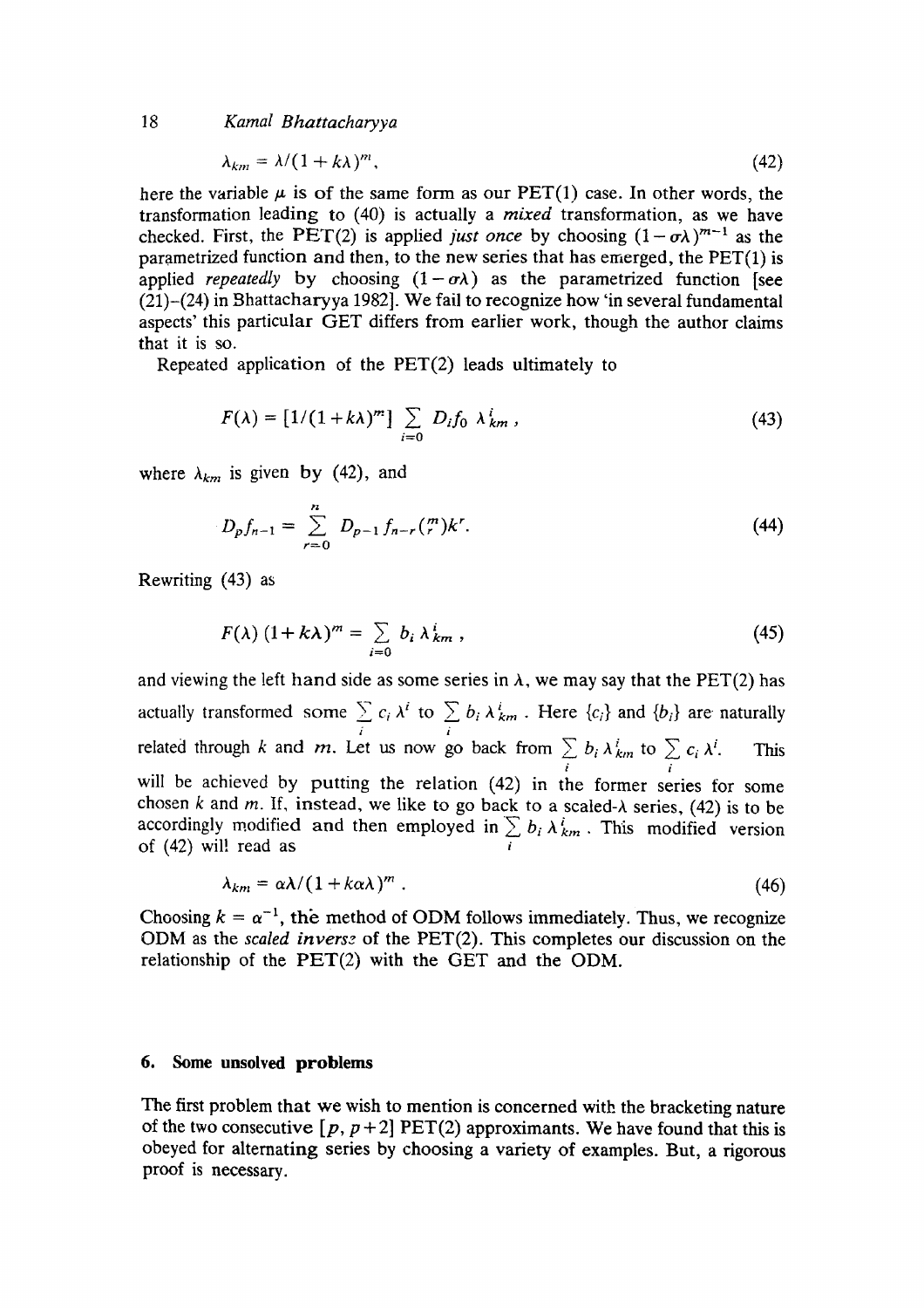Secondly, we remark that here we are working with power-series expansions for which our scheme leads to either  $F(\lambda) \sim \lambda^{\alpha}$  or  $F(\lambda) \sim \lambda^{-\alpha}$ -type of behaviour ( $\alpha$ : some positive number) as  $\lambda \rightarrow \infty$ . Hence, functions which either have some kind of exponential dependencies\*, or obey lim  $FA$ ) ~ constant

(finite, nonzero), are unlikely to conform to our scheme. We should, in such unknown situations, be prepared for a poor performance of the PET. Indeed, this is why we have chosen the function tan<sup>-1</sup> $\lambda/\lambda$ , instead of just tan<sup>-1</sup> $\lambda$ , as one of the examples. Suitable ways of tackling such situations are wanted.

The third problem is to enquire if there exists a *systematic* way to improve our results. We are not sure whether 3- or 4-parameter transforms, or still higher ones, will also bracket functions defined formally by alternating power-series expansions with increasing tightness. But some such scheme should be constructed.

## **7. Conclusions**

Our endeavour has been to obtain information about the large- $\lambda$  behaviour of functions for which formal power-series expansions are supplied to a very low order, provided that such expansions are alternating in nature. For convenience, one or two values of the functions well beyond  $\lambda_0$ , the actual radii of convergence, are to be supplied. With such limited resource, we have found that reasonably approximate behaviour *can* be predicted.

It may be argued that mathematical rigour has been relegated to second place throughout. This is true and we may emphasize here that work on divergent series handling techniques *are mostly* empirical in nature. Moreover, if the available resource is very limited, as we require here, one probably cannot be rigorous at the same time. This is precisely why we have stressed on the simplicity of this scheme.

Finally, we have summarized a few unsolved problems. We hope that solutions to such problems will decide the status of PET in the near future.

#### **References**

Arteca G A, Fernandez F M and Castro E A 1984a *Physica* A128 589

- Arteca G A, Fernandez F M and Castro E A 1984b *J. Math. Phys. 25* 2377
- Austin E J 1980 *Mol. Phys. 40* 893
- Baker G A Jr 1965 *Adv. Theor. Phys. 1 1*

- Baker G A Jr and Gammel J L (eds) 1970 *The Padé approximant in theoretical physics* (New York: Academic Press)
- Baker G A Jr and Graves Morris P 1980 in *Encyclopaedia of mathematics and its applications* (ed.) G C Rota (Reading, MA: Addison Wesley) vols. 13 and 14
- Bhattacharyya K 1982 *Int. J, Quantum Chem.* 22 307
- Cizek J and Vrscay E R 1982 *Int. J. Quantum Chem,* 21 27
- Cizek J and Vrscay E R 1984 *Phys. Rev. A30* 1550

Baker G A Jr 1975 *Essentials of Padé approximants* (New York: Academic Press)

<sup>&#</sup>x27;This case may be tackled indirectly by employing the  $\ln F(\lambda)$ -series.